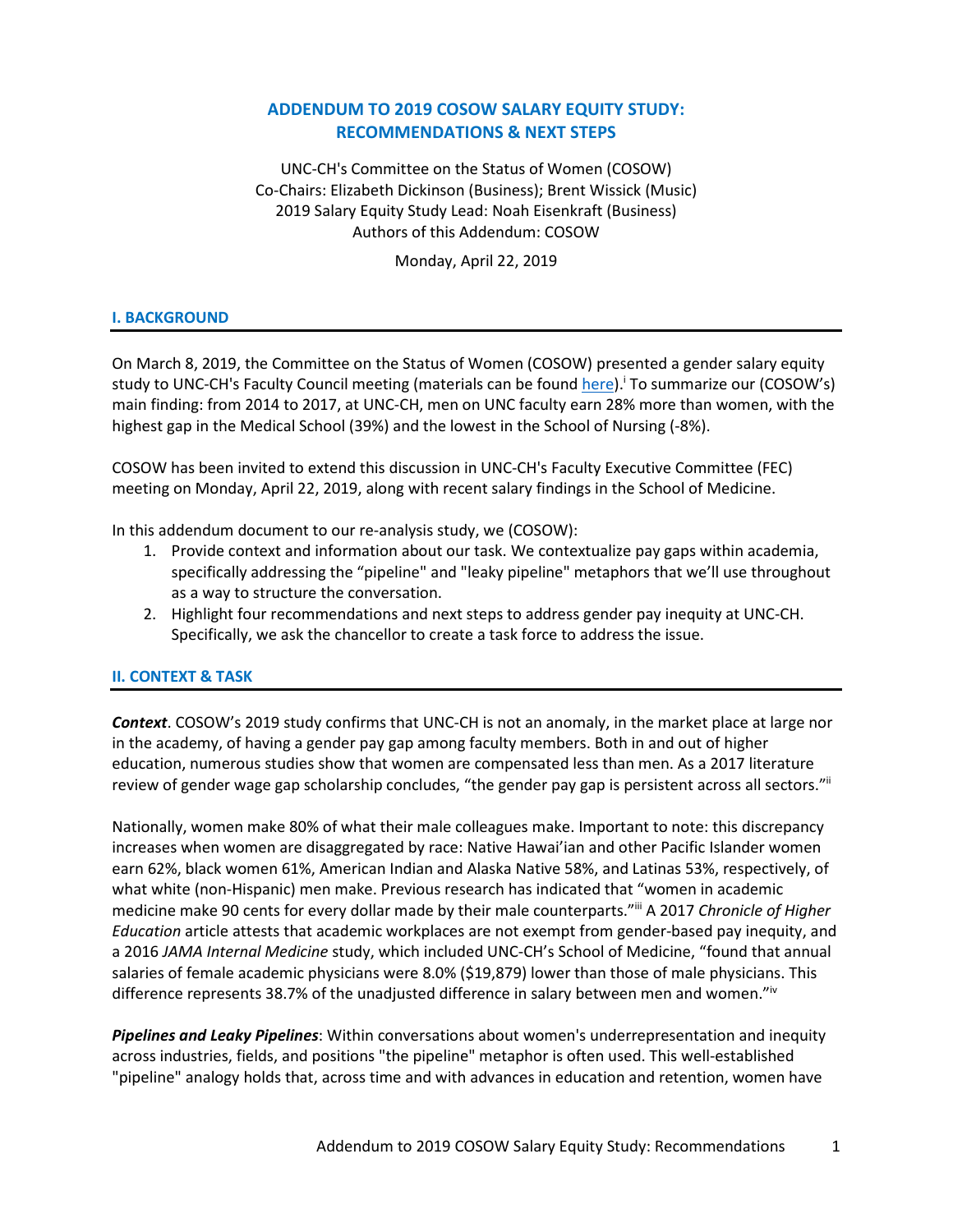increasing representation in fields and occupations where they have been historically underrepresented. However, a "leaky pipeline" metaphor has been established as a trend that scholars and activists have labeled to describe how women slowly but significantly become underrepresented in specific fields and discussion.<sup>v</sup>

*Task*: UNC-CH Chapel Hill can use this opportunity to become a leader among North Carolina system institutions and its peers by tackling this inequity and put in place policies and procedures to prevent the "leaky pipeline" perpetuation of gender-based salary inequities.

## **III. FOUR RECOMMENDATIONS: USING A CHANCELLOR'S TASK FORCE TO RECOGNIZE, RESEARCH, RETAIN, & REPAIR**

We have come up with four specific recommendations and next steps to address gender pay inequity at UNC-CH, as well as address the "leaky pipeline" problem and biases that underlie gender pay inequities. We present these as four "R's:"

1. **Recognize:** The first step is recognizing and acknowledging that there is a gender pay gap among faculty at UNC-CH. Our study takes a step in this direction. We can only address the problem when we recognize that there is one. Currently, we need recognition from administration and faculty members that COSOW's study legitimately illustrates a gender pay gap.

## 2. **Research & Transparency**:

- a. **Research:**
	- i. *Establish a Chancellor's Task Force*: COSOW's primary "ask" is to recommend a chancellor's taskforce. This task force will continue research that has already been done but also, and most important, serve as an accountability mechanism.
	- ii. *Aid the Office of Institutional Research and Assessment (OIRA)*: Second, to assist this task force, we think that the Office of Institutional Research and Assessment (*OIRA*) should receive support in the form of an additional staff position to study gender and other possible pay inequity at UNC-CH at the level of individual departments.
	- iii. Combined, the task force and OIRA might possibly further research the following topics:
		- 1. How years of training and other measurable aspects of qualification do or do not impact salary, comparative length of time in associate position (before full), and the relative frequency by gender with which faculty are nominated for distinguished professorships and other positions with attached stipends. These results should be benchmarked to peer institutions of the department's recommendation.
		- 2. A literature review for clear understanding pay inequity, the leaky pipeline, and potential solutions.
		- 3. A study of the reasons why women faculty leave UNC-CH. (See more about retention below.) The task force would communicate with HR about what records HR keeps, including rates of women's tenuring and women's experience with retention and promotion as fixed term faculty. Currently, that COSOW knows of, it appears UNC does not have a very robust exit interview process.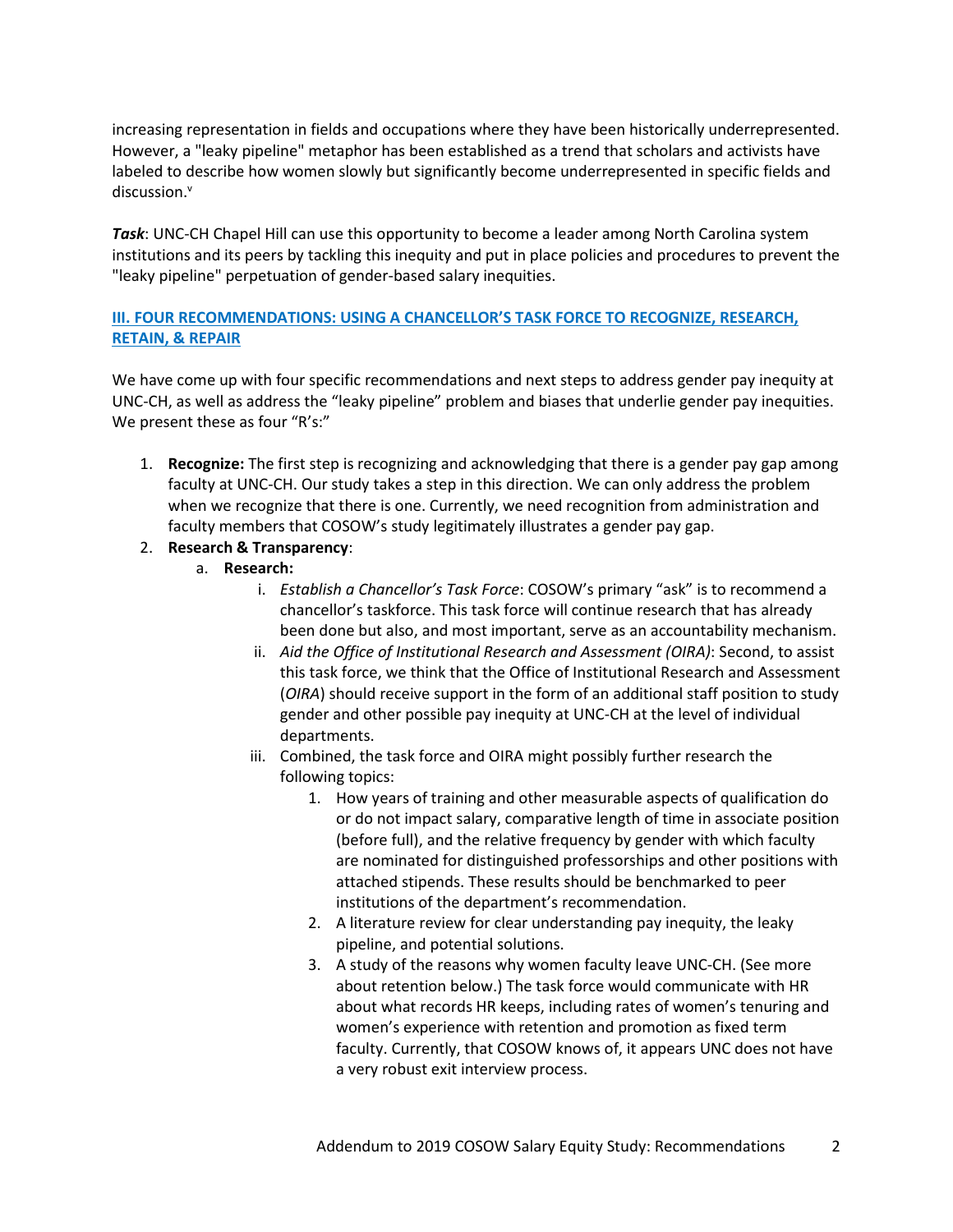- b. **Transparency**: The College of Arts & Sciences' head of finances conducted a detailed salary compression review, including benchmarking to external peer departments. We hope that this study can set a precedent for transparency across units.
- 3. **Retain**: Retention has been an ongoing issue of discussion at UNC-CH. Addressing the pay gap will aid retention, and proactive retention offers can be a mechanism to rectify the gender pay gap. Specific steps:
	- a. *Reiterate current policies and ensure their consistent implementation*: UNC-CH currently has several policies, benefits, and procedures that have the potential to contribute to gender equity among faculty across campus. Among our peers, we are in the middle of the pack in the areas of parental leave, tenure extension, and lactation accommodations. We reiterate the need for equitable access and work-life balance:
		- i. *Tenure clock extension*: The form that tenure-track faculty can use to request an extension to their tenure clock, should they need to take family leave, has been recently revamped and simplified. It is now easier for faculty to a) find the form online and b) fill out the form. However, we need to strengthen the *culture* of supporting all faculty, of all genders, accessing this benefit. Deans, chairs, and senior faculty members should explicitly and implicitly encourage and support faculty using this benefit.
		- ii. *Family leave requests*: The form that faculty can use to request paid family or caregiving leave (separate from FMLA leave), should they need to take family leave, has been recently revamped and simplified. It is now easier for faculty to a) find the form online and b) fill out the form. However, as with the tenure clock extension, colleagues and administrators should actively encourage (and not discriminate against) individuals who wish to take this leave.
	- b. *Investigate new benefits*: There are several benefits that have the potential to improve conditions for women at UNC-CH, promoting their retention. The task force could develop a strategic plan for the selection of policies for implementation at UNC-CH and facilitate policy implementation. The task force could contract with system dynamics modelers to forecast the effects of policy changes (e.g., increased numbers of faculty stopping the tenure clock, availability of on-site childcare, etc.) on gender equity in salary.
		- i. *Childcare*: Victory Village, founded with UNC-CH funds, is a good start. However, some have noted its high cost, inconvenient location, and long waitlist. Other options can include an on-site, subsidized child care center that would benefit all UNC faculty, not just women. An equally valuable resource would be back-up care (for when a child cannot attend day care due to illness or school is cancelled unexpectedly), which several UNC peer institutions offer.
		- ii. *Paid Parental/Family Leave*: One option is to require UNC-CH benefits to pay parental leave instead of letting this fall to grants, effectively cutting investigators' funded periods short. While this does not apply to all faculty, it is a major issue for others.
- 4. **Review & Repair:** We recommend that all departments, in all University units, undertake an explicit, shared review of departments' and units' compensation philosophy and criteria. Once this phase is accomplished, chairs and deans should include clear data in their annual reviews about how their departments/units are meeting (or not) the established metrics and goals. This should include:
	- *a. Compensation policy review (at the department level):* 
		- 1. Review how *initial compensation* offers are determined, and identify guidelines for future negotiations that establish concrete, quantifiable criteria that would justify